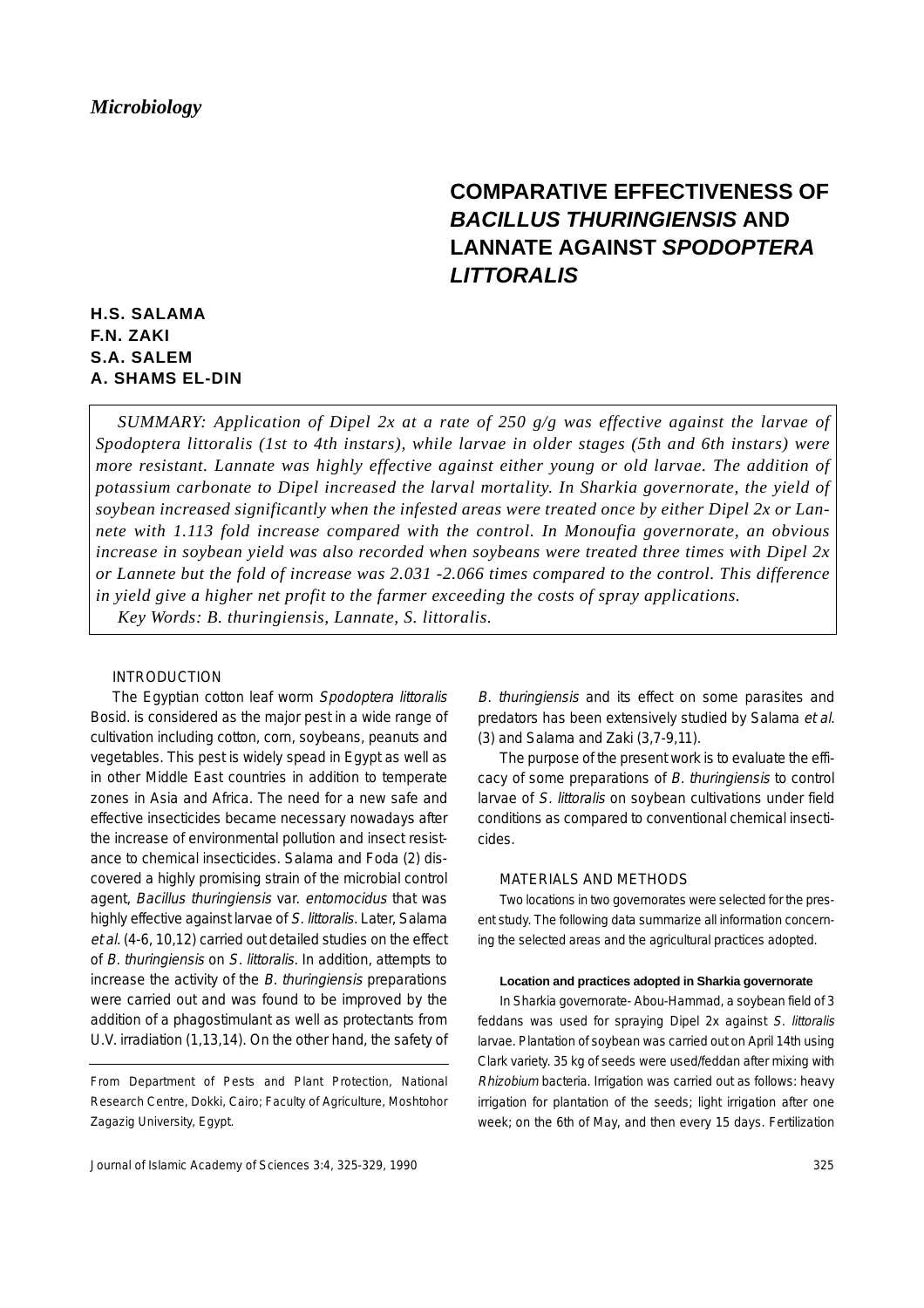was carried out using 150 kg of superphosphate on May 5th. A 60 unit of  $N_2$  was added, i.e., 15 units on May 5th, 30 units on May 20th, and 15 units on June 5th. Two rows of maize were planted between each 10 rows of soybean.

The area (three feddans) of soybean plants was divided into 30 plots each of about 420 m2 (one feddan=4200m2). Two treatments were carried out as follows: Dipel 2x (250 g)+ 20% molasses and 1% starch (as sticker) /feddan; and Lannate 90% at the recommended rate at 300 g/f. Untreated plots were kept as control. Each treatment replicated in 10 plots. The Turbair fox sprayer was used for spraying Dipel 2x (8 liters spray/f), and the Knapsack sprayer was used for spraying Lannate (200 liter spray/f). The Turbair fox is a powerful and versatile sprayer, fitted with a robust high quality 2 stroke petrol engine with easy starting and proven reliability. A big capacity fan moves a large volume of turbulent air at a relatively low speed. It is capable of given good cover on three crops up to 15 feet high, without causing damage to young seedlings. Up to three feddans can be sprayed in one hour.

#### **Location and practices adopted in Monoufia governorate**

In Monoufia governorate, an area of 10 feddans cultivated on May 10th with soybeans, was selected. All agricultural practices were essentially the same as in Sharkia governorate.

Sight treatments were carried out using the following rates per feddan:

- 1. Dipel 2x (150 gm).
- 2. Dipel 2x (150 gm) + molasses 20%.
- 3. Dipel 2x (250 gm) + molasses 20%.
- 4. Dipel 2x (150 gm) + Lannate 90% (150 gm).
- 5. Lannate (300 gm).
- 6. Dipel 2x (150 gm) + potassium carbonate (150 gm).
- 7. Dipel 2x (250 gm).
- 8. Dipel 2x (250 gm) + potassium carbonate (150 gm).

Treatments were carried out three times, on June 17th, July 15th and August 19th, 1988. Harvest took place on September 15th. Larvae of S. littoralis were counted on 100 plants before treatments and then 5 and 10 days after each treatment. Each treatment was replicated in five polts. The yield was estimated. The Knapsack sprayer was used in Monoufia for both Lannate and Dipel 2x and its combination, using 200 liter/f.

#### **RESULTS**

### 1. Results in Sharkia governorate (1987) **Effect on the population of larvae**

To asses the effect of Dipel 2x in comparison to the chemical insecticide, Lannate, the numbers of egg batches, egg batches as well as counts of different instar larvae of S. littoralis were recorded before and after each treatment. Appropriate controls were run simultaneously. Results are shown in Table 1. Application of Dipel 2x and Lannate (W.P.) resulted in a marked decrease in the population of S. littoralis after one week of the treatment compared with the untreated plots (control). The average number of egg batches and hatches in the plots treated with Dipel 2x was  $1.5 \pm 0.34/10$  plants (0-3), while in plots treated with Lannate, it averaged  $0.5 \pm 0.15/10$  plants; this is compared with an average of  $4.6 \pm 0.49/10$  plants in the untreated plots. Also, the average number of 1st and 2nd instars was  $9.3 \pm 2.62$  and  $1.1 \pm 0.67$  larvae/10 plants after Dipel and Lannate treatments, respectively, compared to an average of  $100 \pm 13.02$  larvae/10 plants in the control.

The number of 3rd and 4th instars averaged 18.9±1.27 larvae/10 plants in untreated plots (13-27). This number significantly decreased to an average of 4.5±0.64 and  $1.7 \pm 0.45$  larvae/10 plants after Dipel and Lannate treatment. The average number of the 5th and 6th instars in untreated plots was significantly higher being 4.4±0.56 larvae/10 plants in the control untreated plots, compared to an average of  $1.3 \pm 0.27$  and  $0.3 \pm 0.027$  larvae/10 plants after Dipel and Lannate, respectively.

| Treatment        | Average no. of egg  | Average no. of 1st and | Average no. of            | Average no. of            |
|------------------|---------------------|------------------------|---------------------------|---------------------------|
|                  | batches and hatches | 2nd instar larvae      | 3rd and 4th instar larvae | 4th and 6th instar larvae |
|                  | $±$ s.e.            | $±$ S.e.               | $±$ s.e.                  | $±$ s.e.                  |
| Before treatment | $5.3 + 0.67$        | $93.8 + 10.56$         | $15.9 + 2.24$             | $2.0 + 0.68$              |
|                  | $(2-9)$             | $(39-150)$             | $(6-33)$                  | $(0-6)$                   |
| Dipel 2x         | $1.5 + 0.34$        | $9.3 + 2.62$           | $4.5 + 0.64$              | $1.3 + 0.27$              |
|                  | $(0-3)$             | $(0-25)$               | $(0-6)$                   | $(0-3)$                   |
| Lannate          | $0.5 + 0.15$        | $1.1 + 0.67$           | $1.7 + 0.46$              | $0.3 + 0.027$             |
|                  | $(0-1)$             | $(0-6)$                | $(0-4)$                   | $(0-3)$                   |
| Unteated         | $4.6 + 0.49$        | $100 + 13.02$          | $18.9 + 1.27$             | $4.4 \pm 0.56$            |
|                  | $(3-7)$             | $(61-222)$             | $(13-27)$                 | $(3-7)$                   |

Table 1: Numbers of different instar larvae of S. littoralis on soybean plants in Sharkia governorate before and after treatment.

326 Journal of Islamic Academy of Sciences 3:4, 325-329, 1990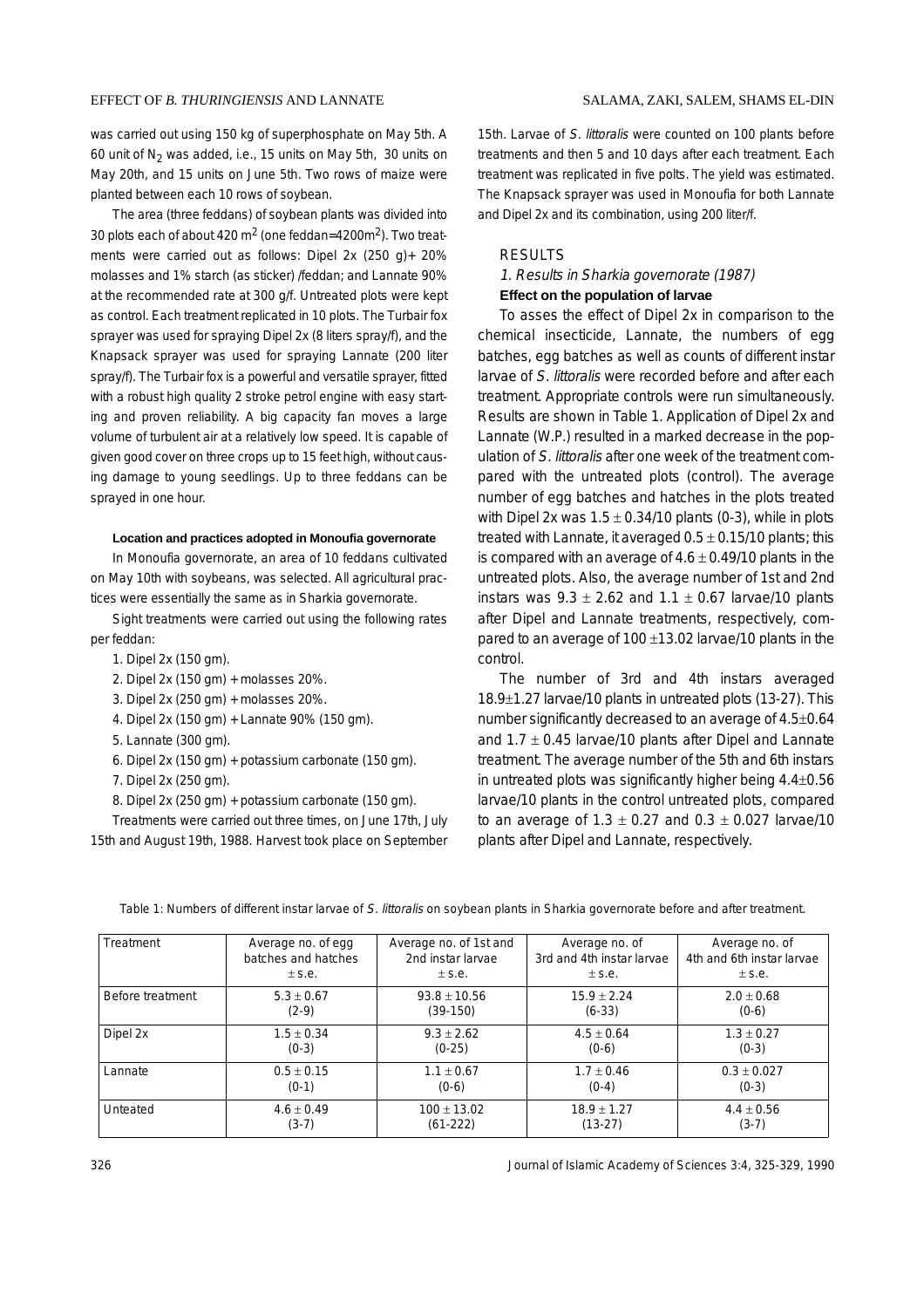#### **Effect on predators**

Three of the active and commonly known predators in the Egyptian fields were recorded during the present investigations, these are: the rove beetle, Paederus alfierii Koch, which is very active against the eggs and larvae of the cotton leaf worm (Kemal, 1951); the lady bird beetle, Coccinella undecimpunctata R., which is always found with the cotton leaf worm infestations feeding on eggs and small larvae; the lace wing chrysopid predator, Chrysoperla carnea, which is also found on the soybean plants. Direct counts of these three predators were made before and after treatments. Table 2 summarizes the results. Before spraying, the averages of the three mentioned predators, P. alferii, C. undecimpunctata and C. carnea were  $29.9 \pm 1.38$ , 11.8  $\pm$  1.04 and 17.5  $\pm$  1.39 individuals/10 plants. Seven days after application, the average population of the predators was found almost constant in the untreated areas, being  $26.8 \pm 2.22$ ,  $13.9 \pm 1.69$  and  $17.1 \pm 1.98$  individuals/10 plants for Paederus, Caccinella and Chrysoperla, respectively. In plots treated with Dipel, the predator *Paederus* was not affected  $(24.7 \pm 2.65$  individuals/10 plants), while Coccinella and Chrysoperla showed a significant decrease in their population being 9.6  $\pm$  1.12 and 12.2  $\pm$  0.75 individuals/10 plants. A high significant reduction of the three predators, however, was recorded after spraying with Lannate (Table 2).

#### **Effects on soybean yield**

Application of Lannate or Dipel agains S. littoralis on soybean plants gave the highest yields being  $865 \pm 31.08$ and 835.8  $\pm$  39.48 kg/f, respectively. The yield obtained from the untreated plots was significantly lower (659.4  $\pm$ 44.10 kg/f), compared with the treated plots.

## 2. Results in Monoufia governorate **Effect on population of the larvae**

In these experiments, total larval counts were made before treatments and also 5-10 days after each treatment. Data presented in Tables 3 and 4 show that the use of Dipel (150 gm) combined with molasses 20%, caused the highest larval mortality which was also obtained after application of Lannate (300 gm/f) in the first treatment on

| Treatment        | Average no. of | Average no. of     | Average no. of  |
|------------------|----------------|--------------------|-----------------|
|                  | P. alfierii    | C. undecimpunctata | C. carnea       |
|                  | $±$ s.e.       | $+$ s.e.           | $±$ s.e.        |
| Before treatment | $29.9 + 1.38$  | $11.8 \pm 1.04$    | $17.5 \pm 1.39$ |
|                  | $(22-38)$      | $(7-19)$           | $(8-23)$        |
| Dipel 2x         | $24.7 + 2.65$  | $9.6 \pm 1.12$     | $12.2 \pm 0.75$ |
|                  | $(11-36)$      | $(4-15)$           | $(10-16)$       |
| Lannate          | 0<br>O         |                    | $\Omega$<br>O   |
| Untreated        | $26.8 + 2.22$  | $13.9 \pm 1.69$    | $17.1 \pm 1.98$ |
|                  | $(14-35)$      | $(7-23)$           | $(6-28)$        |

Table 2: Effect of Dipel 2x and Lannate on the predators associated with S. littoralis on soybeans in Sharkia (1987).

Table 3: Larval mortality of S. littoralis after different treatments on soybeans in Monoufia governorate.

|                                | %Larval mortality after  |                           |                          |  |  |  |
|--------------------------------|--------------------------|---------------------------|--------------------------|--|--|--|
| Treatment (per feddan)         | <b>First Application</b> | <b>Second Application</b> | <b>Third Application</b> |  |  |  |
| B.t. 150 gm                    | 38.7                     | 36.3                      | 13.6                     |  |  |  |
| B.t. 250 gm                    | 73.0                     | 66.1                      | 54.0                     |  |  |  |
| B.t. 150 gm + molasses 20 %    | 54.4                     | 52.2                      | 21.3                     |  |  |  |
| B.t. 250 gm + molasses 20 %    | 72.0                     | 61.0                      | 74.1                     |  |  |  |
| B.t. 150 gm + Lannate 150 gm   | 56.5                     | 54.8                      | 67.4                     |  |  |  |
| Lannate 300 gm                 | 78.9                     | 76.5                      | 70.6                     |  |  |  |
| B.t. 150 gm + $K_2CO_3$ 150 gm | 42.1                     |                           | 39.0                     |  |  |  |
| B.t. 250 gm + $K_2CO_3$ 150 gm | 82.4                     | 62.3                      | 73.9                     |  |  |  |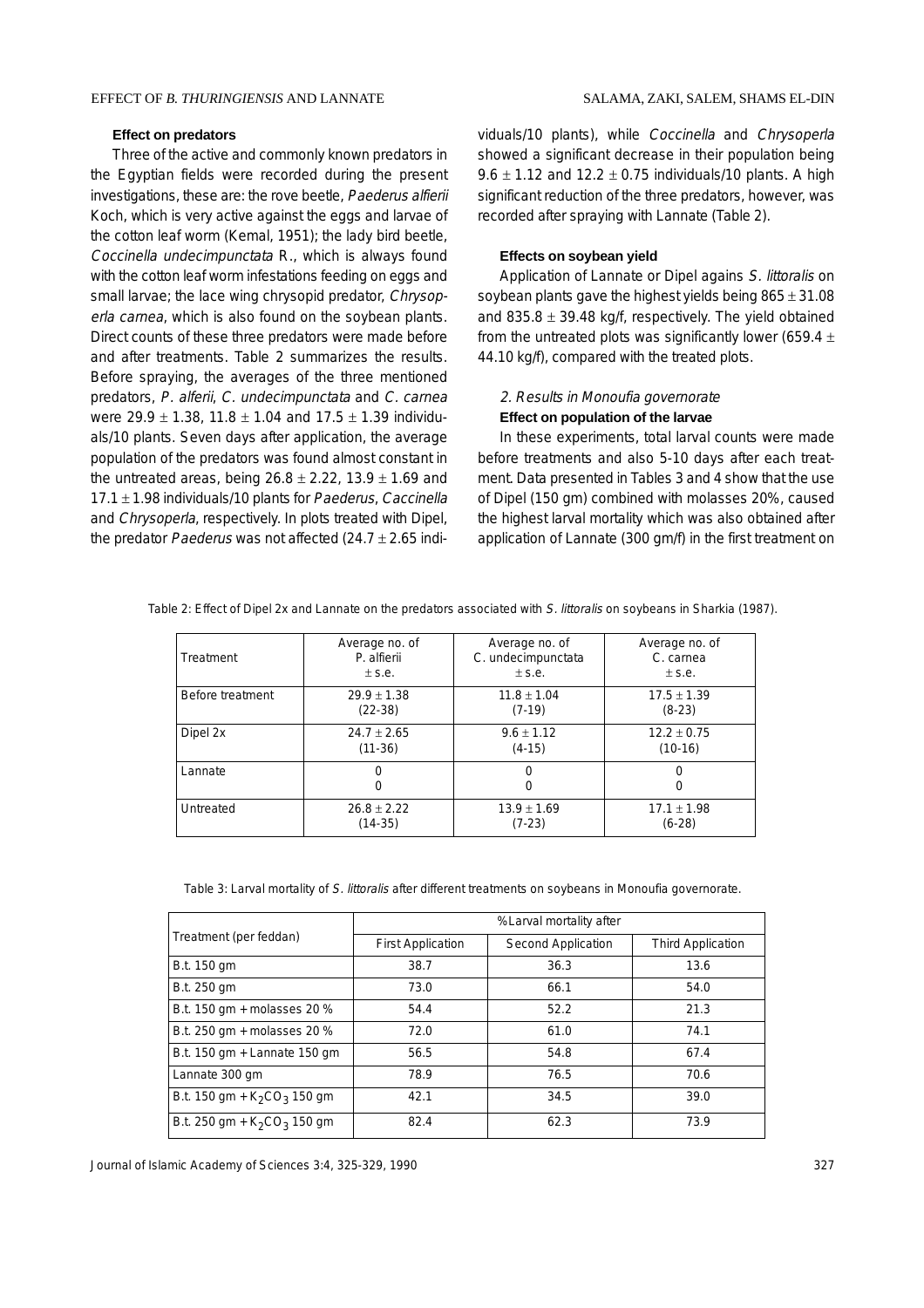June 17th. On the other hand, application of Dipel (150 gm) alone or combined with 100 gm Lannate, caused lesser effect on S. littoralis larvae 5-10 days after application. Counts of larvae in plots treated with Dipel at a high rate (250 gm combined with 20% molasses) remained significantly low.

After the second application on July 15th, Dipel (250 gm/f) gave the highest larval mortality (66.1%) compared with Lannate (76.5%). Dipel (250 gm) combined with  $K<sub>2</sub>CO<sub>3</sub>$  caused 62.3% larval mortality, while Dipel (250) gm) combined with 20% molasses caused 61% mortality. A combination of Dipel at a low rate (150 gm) with Lannate (100 gm) caused 54.8% mortality (Table 3). In the third application on August 19th, a combination of Dipel (250 gm) with either molasses (20%) or  $K<sub>2</sub>CO<sub>3</sub>$  (150 gm) were as effective as Lannate (300 gm), used singly.

#### **Effect of treatments on the yield**

Data in Table 5 indicate that the highest yield of soybean was obtained from plots treated with Dipel ath the rate of 250 gm combined with either 20% molasses or  $K<sub>2</sub>CO<sub>3</sub>$  (150 gm) being 1790 and 1750 kg/f after Lannate treatment. The lowest yield was obtained from plots treated with Dipel at the rate of (150 gm) being 975 kg/f compared with an average of 847 kg/f in the control untreated areas.

From the foregoing data, it appears that Dipel 2x (250 gm/f) was as effective as Lannate (300 gm/f) in controlling S. littoralis on soybean cultivations. When the treatment was applied once, the larval population was significantly reduced. Judged from counts made after seven days and the resulting yield, was significantly higher compared to the control areas, but the fold of increase was 1.133 times

|                                | Avera e no. of larvae / 10 plants |        |                  |                     |                 |         |                            |        |         |
|--------------------------------|-----------------------------------|--------|------------------|---------------------|-----------------|---------|----------------------------|--------|---------|
| <b>Treatments</b>              | <b>First treatment</b>            |        | Second treatment |                     | Third treatment |         |                            |        |         |
|                                | Before<br>treatment               | 5 days | 10 days          | Before<br>treatment | 5 days          | 10 days | <b>Before</b><br>treatment | 5 days | 10 days |
| B.t. 150 gm                    | 15.0                              | 9.2    | 11.2             | 33.0                | 21.0            | 13.5    | 55.00                      | 47.4   | 48.4    |
| B.t. 250 gm                    | 20.0                              | 4.5    | 8.2              | 34.9                | 11.8            | 11.3    | 48.1                       | 22.1   | 22.9    |
| B.t. 150 gm + molasses 20 %    | 18.0                              | 8.2    | 8.8              | 22.0                | 10.5            | 9.1     | 53.3                       | 41.9   | 34.4    |
| B.t. 150 gm + Lannate 150 gm   | 23.0                              | 10.0   | 12.4             | 40.1                | 18.1            | 23.2    | 49.2                       | 16.1   | 15.7    |
| Lannate 300 gm                 | 18.0                              | 3.8    | 6.4              | 25.1                | 5.9             | 7.9     | 50.4                       | 14.8   | 18.6    |
| B.t. 150 gm + $K_2CO_3$ 150 gm | 3.9                               | 2.3    | 18.0             | 23.0                | 15.0            | 20.1    | 53.7                       | 32.7   | 35.0    |
| B.t. 250 gm + $K_2CO_3$ 150 gm | 17.0                              | 3.0    | 6.0              | 22.0                | 8.7             | 9.9     | 54.2                       | 14.1   | 26.7    |
| Control                        | 25.0                              | 28.6   | 22.6             | 28.7                | 43.0            | 40.3    | 73.5                       | 71.8   | 65.3    |

Table 4: Effect of different treatments on the population of larvae of S. littoralis on soybeans in Monoufia governorate.

Table 5: Data on soybean yield obtained after different treatment ( 3 times) in Monoufia.

| <b>Treatments</b>              | Yield/feddan (kg) | Fold increase in yield |
|--------------------------------|-------------------|------------------------|
| B.t. 150 gm/f                  | 975               | 1.151                  |
| B.t. 250 gm/f                  | 1720              | 2.031                  |
| B.t. 150 gm + molasses 20 %    | 1010              | 1.192                  |
| B.t. 250 gm + molasses 20 %    | 1790              | 2.113                  |
| B.t. 150 gm + Lannate 150 gm   | 1000              | 1.181                  |
| Lannate 300 gm                 | 1750              | 2.066                  |
| B.t. 150 gm + $K_2CO_3$ 150 gm | 965               | 1.139                  |
| B.t. 250 gm + $K_2CO_3$ 150 gm | 1750              | 2.066                  |
| Control                        | 847               | -                      |

328 Journal of Islamic Academy of Sciences 3:4, 325-329, 1990